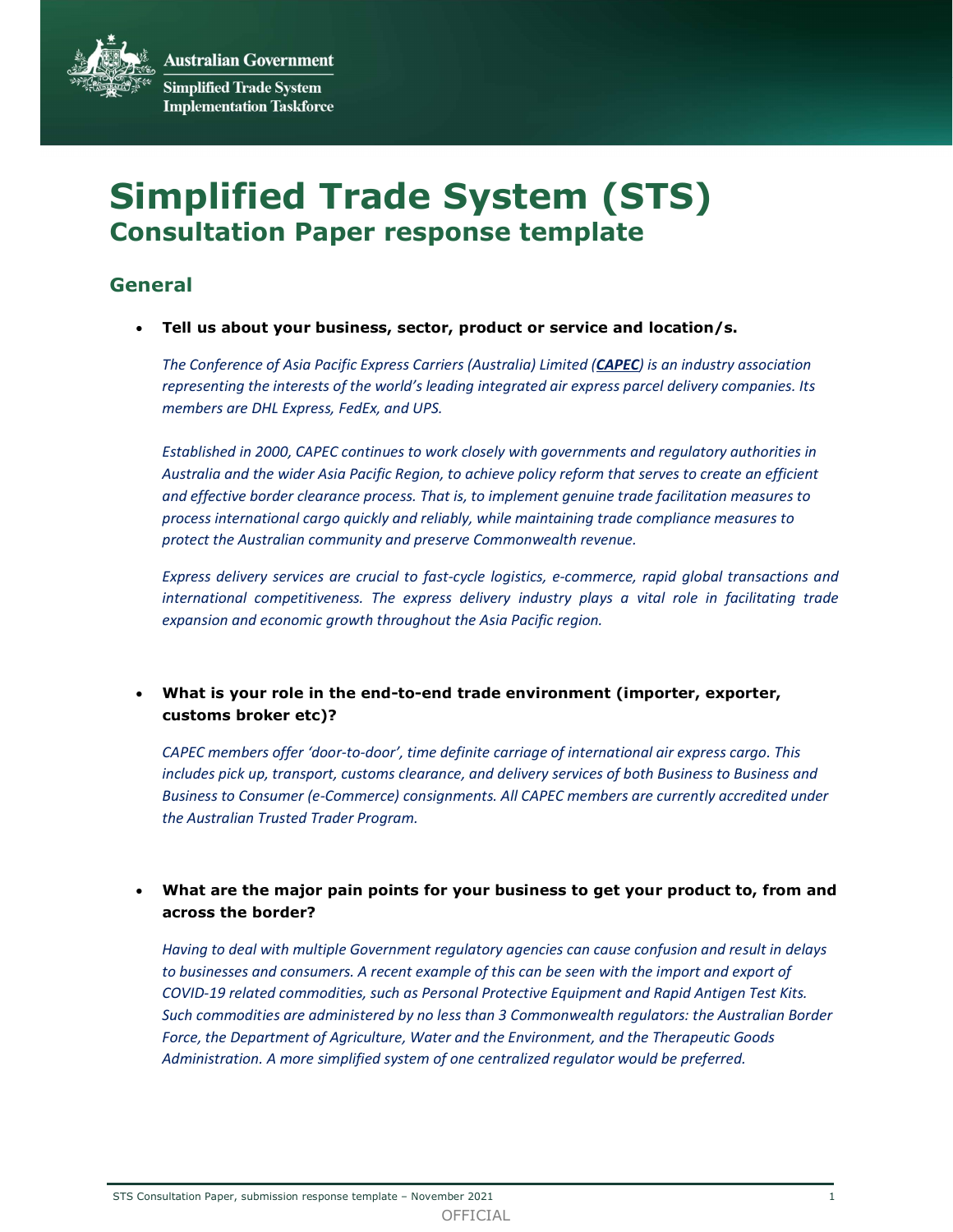Moreover, many of the Government regulatory agencies that CAPEC members deal with (on a daily basis) have differing policies and procedures in each region. This can lead to confusion, and additional costs and delays.

Another pain point is where Government regulatory agencies do not have sufficient resources to keep up with industry demands. For example, having adequate staffing of qualified personnel to undertake examination of high risk air cargo consignments. Similarly, any changes to the regulatory framework must be communicated to industry in a timely and comprehensive manner.

Where and how do you believe the cross-border trade system can be simplified?

By having a single point of contact within one Border Agency, or at least a single point of contact in each Regulatory Agency. Having consistency in policies and procedures in each Region to avoid confusion for importers/exporters/service providers. Being able to develop and implement flexible procedures under the Trusted Trader Program. There have been some successes (e.g. streamlined cargo reporting) but there is still much progress to be made (e.g. new approaches to dealing with abandoned cargo, outturn reporting, and low value Duty Drawbacks are three examples of where cross-border trade can be simplified without compromising on compliance).

#### What changes in the trade process have you incorporated or seen as result of the COVID-19 pandemic that would be beneficial to continue?

A willingness by Government Regulators to consider alternate temporary options to address specific issues. For example, the creation of a multi-agency group to assist with the border clearance of COVID vaccines worked extremely well under "Operation Hangfire". Similarly, the ABF Depot Licensing Branch allowed CAPEC members to initiate the immediate short term use of unlicensed facilities to enable the processing of cross-border trade to continue during periods where COVID safety protocols required deep cleaning. The Trusted Trader Branch has been instrumental in its recognition of CAPEC member's unique business model and that "one size does not necessarily fit all."

 What have you seen in other countries' current trade processes that you think could be implemented in Australia?

An integrated ICT system that provides a single portal across multiple Government Regulatory Agencies.

## 1. Reviewing red tape

#### Which government processes or regulations could be improved (made simpler, more integrated or less duplicative)?

By having one set of documents that covers all of the Regulatory Agencies' requirements to be completed once, instead of multiple forms from different agencies for one consignment. This extends to areas of compliance, e.g. a separate Background Check Form is required for CAPEC member's staff by the ABF, DAWE and AMS. This should be consolidated into a single form to simplify the process.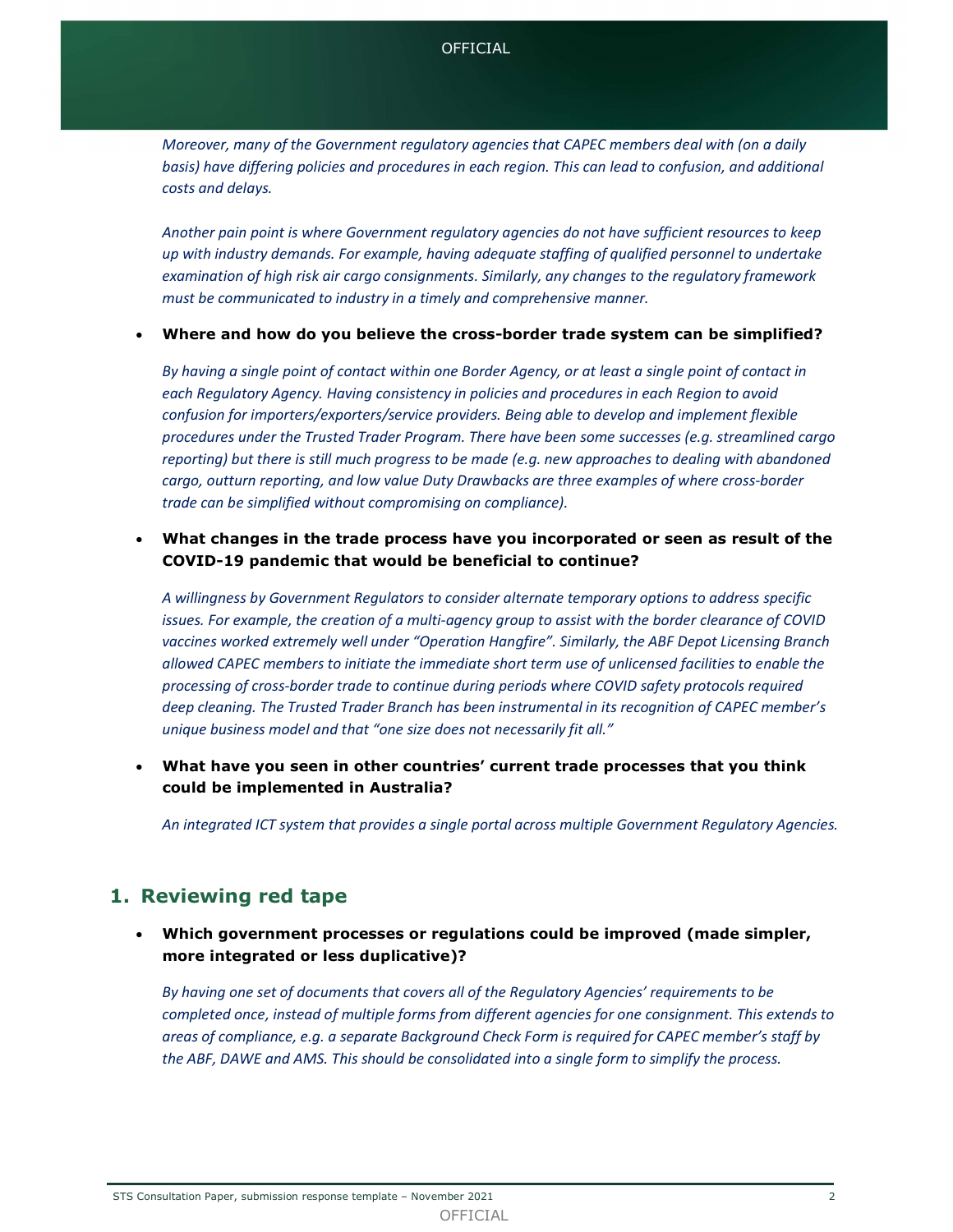Which government requirements take the most time to meet and what impact does that have on your business?

Obtaining specific documentation before consignments will be released for delivery, e.g. Manufacturer Declarations (DAWE), Unaccompanied Personal Effects Forms (ABF / DAWE), and general data from the overseas supplier (multiple agencies). Where multiple agencies are involved, trade complexity increases, e.g. medication clearance requiring ABF, DAWE and TGA approval.

 If available, please provide data on the time taken to complete these processes/regulations, and/or the costs to your business.

This is an area of contention for CAPEC members. For some time, requests have been made to Regulatory Agencies to provide a service level agreement in terms of how long it will take for a standard border hold to be assessed and acquitted (or seized). Notwithstanding the complexities underpinning why a consignment may be held at the border, there should still be a timeframe, e.g. 24/48/72 hours, provided to industry to set a minimum baseline expectation for both CAPEC members and the import / export community. Addressing this issue will allow for a more accurate assessment of border hold timeframes.

## 2. Digital transformation

 What tools/systems are you using to move goods across (Australia's?) borders? Do you use the systems of brokers or other third-party service providers to facilitate trade activity? If you use brokers or other third-party services, why?

The primary system is the Integrated Cargo System (ICS). CAPEC members have individual border clearance systems that feed into the ICS. This is due to the need to 'batch' multiple consignments. Generally the systems function adequately, however there are concerns over the stability (and BCP) of the ICS given the enormous increase in trade volumes. The ICS is also limited in certain functionality such as uploading data and allowing other automated processes.

 Which part/s of your trade processes are still using paper and/or scanned documents and attachments to emails?

Unaccompanied Personal Effects and ATA Carnets still require manual forms. The scanning and emailing of consignment documentation is the most common form of correspondence between CAPEC members and Regulatory Agencies. This could be improved through alternate arrangements such as allowing access to the CAPEC member systems to enable a more efficient review of data.

 How old is your current technology? What is your future technology roadmap, and what is the timeframe?

CAPEC members will need to share this data separately, upon request. From a technology roadmap perspective, much of our plans are influenced by the ICS, which is 17 years old itself and limited in some respects. An ICS roadmap and timeframe from Government would be welcomed by industry.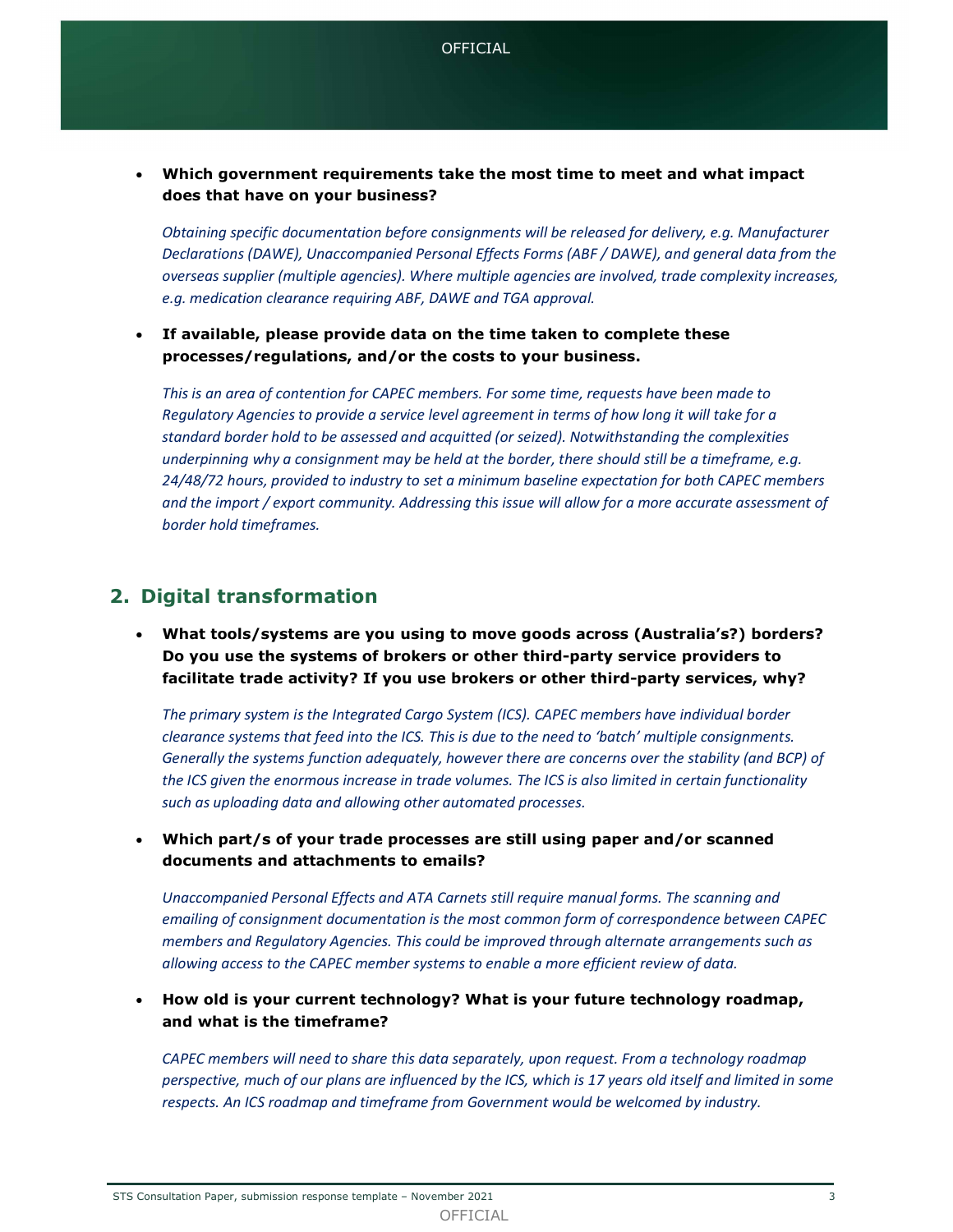What technology changes have you incorporated or seen as a result of the COVID-19 pandemic that you would like to continue?

The ability to report cargo and receive a border clearance status pre-arrival, i.e. without the need to link the CAPEC cargo report with the Cargo Terminal Operator's cargo report. This happened (successfully) during the COVID-19 pandemic with commodities such as PPE and vaccines.

 What changes would you like to see to government systems and what impact could this have on your business?

An ICS roadmap and timeframe. More opportunities to share data to improve earlier risk assessment. Greater visibility to Trusted Traders on the border clearance process to provide greater transparency and service level expectations.

 What aspects of a 'tell us once' digital service would have the biggest impact on your business and why?

There have been a number of small pilots undertaken with CAPEC members around this concept. An example of this is the Secure Trade Lane Pilot that was undertaken between Australia and New Zealand. The ability to report information at the point of export and to transfer this information to the destination country to use as the basis of import clearance is certainly achievable, especially when the Trans-Tasman trade lane is so genuinely secure. CAPEC members would like to see this developed further, with greater collaboration between the ABF and New Zealand Customs, to make this a reality.

#### 3. Data

#### How can the government make information requirements clearer or less duplicative?

A better website would be an enormous help. For example, the ABF website was 'cleaned up' a number of years ago and the result was a loss of much information that was of use to industry. The search functionality of most Government Regulatory Agency websites is generally quite poor. Information should ideally be pitched to two key audiences: (1) the service provider community (customs brokers and freight forwarders) and (2) the importer/exporter community. Note: the latter category includes many individuals, through the growth of e-Commerce, that are uneducated on important trade-related requirements. A simplified 'Fact Sheet' framework would be of great benefit to industry in terms of being able to pass official information on.

 How could government better support use of common trade-related data standards within the trade sector?

By working with Customs Administrations in other key trade lane countries to augment risk assessment capability prior to arrival at destination. This is akin to how information on international travellers is passed forward for pre-arrival assessment.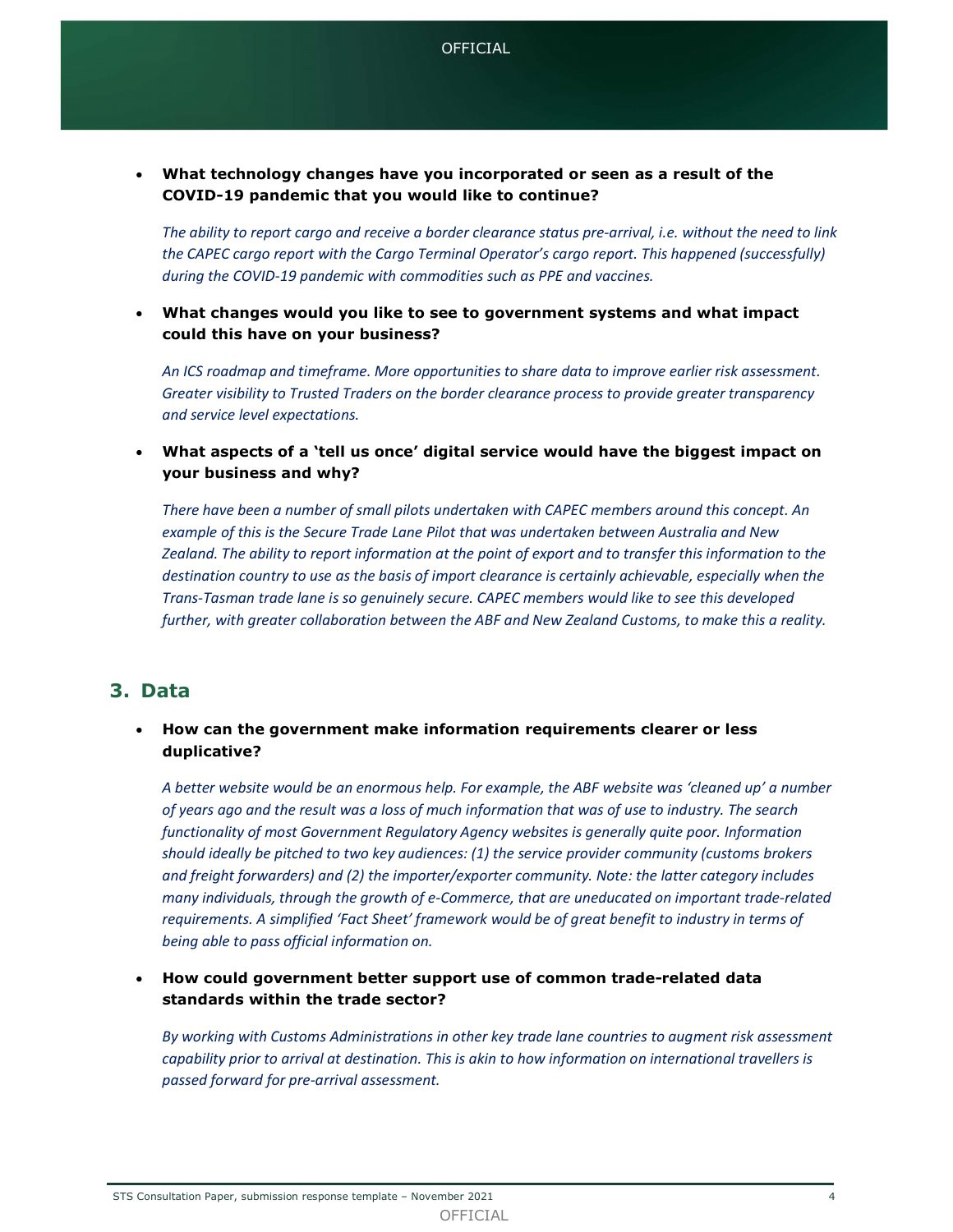Do you have examples of where your business has experienced increased administrative complexity, cost or delays because government systems do not 'talk' to or share data with each other?

This can often happen within the same Government Regulatory Agency. For example, where a consignment is risk assessed and held at the border by the ABF compliance branch for an extended period, CAPEC members (and their customers) have a right to enquire as to the particulars of the border hold. When contacting the ABF Cargo Support Team, they often do not have access to these particulars and simply refer the enquiries back to industry. This results in confusion, frustration, cost and delays.

 What opportunities are there for any of your data holdings to be used in other ways to improve cross-border trade?

CAPEC members are currently undertaking a project in conjunction with the University of Technology Sydney Data Science Institute that is designed to increase the capability of risk assessing trade-related export data earlier in the process. The ABF is aware, and involved in, the development of this project.

#### 4. Federal, state and territory governments

 What is currently working well in interactions across government jurisdictions that could be expanded or replicated?

Some international governments are demonstrating a willingness to engage on trade simplification matters, e.g. Singapore and New Zealand Customs Administrations undertaking proof of concept trials with their MRA frameworks.

At a national level, the lack of cohesion between Federal, State and Territory Governments has been evident, e.g. interstate cross border regulations for domestic transport providers.

 Which information required by federal, state or territory government is difficult or costly to obtain?

International trade related data is often captured by the ABS but can be difficult and expensive for industry to obtain. Clear guidance on the suite of reports that can be provided would be welcomed.

 Which processes or information requests are duplicated by federal, state or territory authorities and how does this impact your business?

There can be a disconnect between law enforcement bodies concerning consignments with traderelated infringements, e.g. ABF, AFP and State Police working in silos.

## 5. Measuring performance

 Where have you seen data used effectively across the trade environment to measure success?